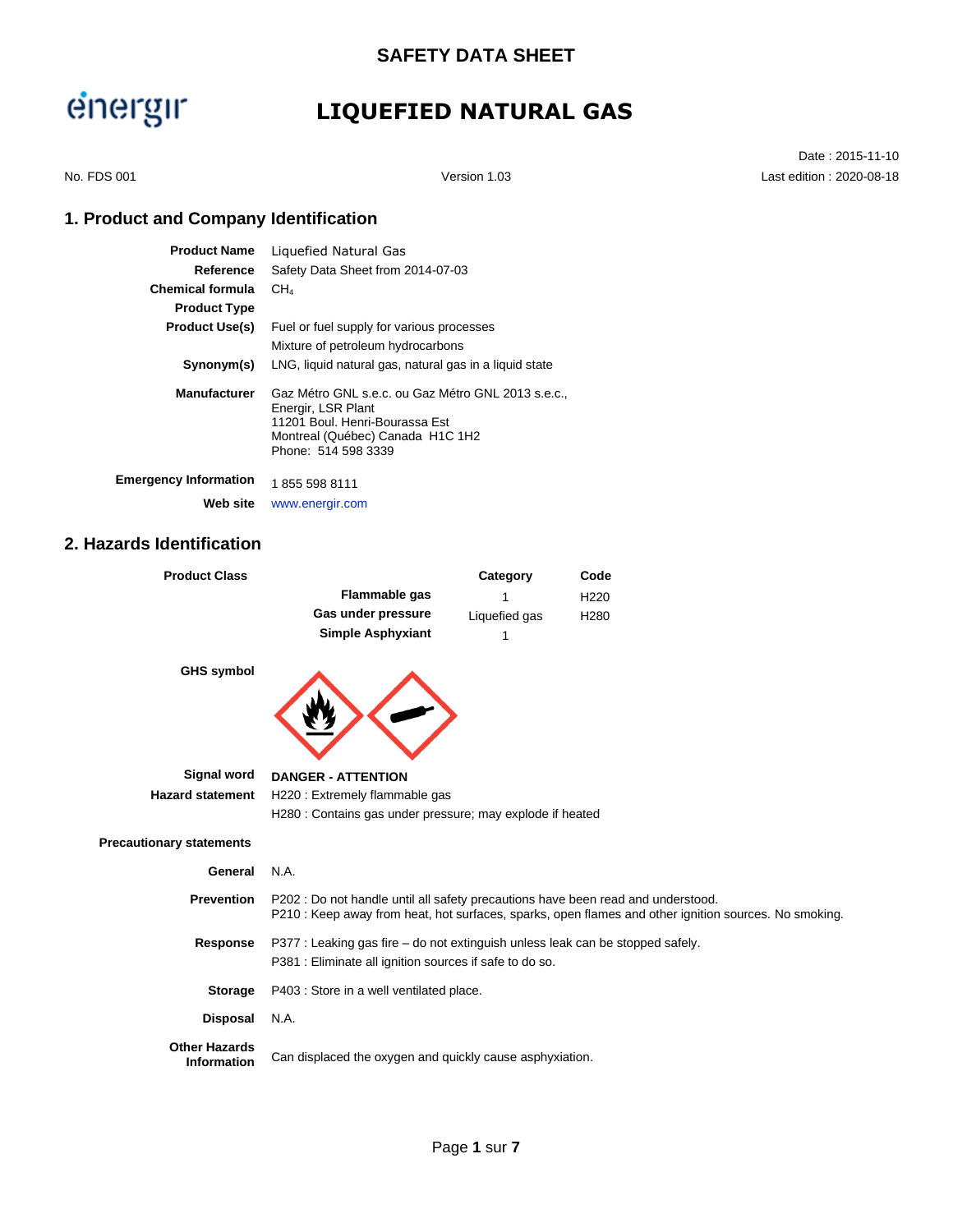### **SAFETY DATA SHEET**

# energir

## **LIQUEFIED NATURAL GAS**

Date : 2015-11-10 No. FDS 001 Version 1.03 Last edition : 2020-08-18

### **3. Composition/information on ingredients**

| <b>COMPONENTS</b> | CAS#    | $%$ (mass) |
|-------------------|---------|------------|
| Methane           | 74-82-8 | 98.3       |
| Ethane            | 74-84-0 |            |

| Additional Information | Other elementary hydrocarbons may be present as an impurity. |
|------------------------|--------------------------------------------------------------|
|------------------------|--------------------------------------------------------------|

### **4. First-aid measures**

| <b>First aid procedures</b>                                                      | Show this safety data sheet to the emergency personnel and the attending physician.                                                                                                                                                                                                                                                                                    |
|----------------------------------------------------------------------------------|------------------------------------------------------------------------------------------------------------------------------------------------------------------------------------------------------------------------------------------------------------------------------------------------------------------------------------------------------------------------|
| Eye contact                                                                      | In case of frostbite or freezing, gently rinse eyes with warm water. DO NOT RINSE THE EYES WITH HOT<br>WATER.<br>Keep the eyelids open wide to allow the liquid to evaporate.<br>If the person cannot tolerate the light, protect eyes with a bandage or handkerchief.<br>Do not put any ointment in the eyes without medical advice.<br>Consult a doctor immediately. |
| <b>Skin contact</b>                                                              | Remove contaminated clothing and rinse the affected area under warm water.<br>The exposed area may be warmed, but DO NOT USE HOT WATER.<br>Consult a doctor immediately in the event of frostbite or blisters.                                                                                                                                                         |
| <b>Inhalation</b>                                                                | Move the victim to the fresh air<br>If the person is not breathing, call 911 or an ambulance, then administer CPR. If breathing is difficult, give oxygen.<br>Never try to make an unconscious person drink. Do not leave victims unattended.<br>Consult a doctor immediately.                                                                                         |
| Ingestion                                                                        | Rinse mouth and drink water in sips. DO NOT INDUCE VOMITING.<br>Never try to make an unconscious person drink.<br>Consult a doctor immediately.                                                                                                                                                                                                                        |
| <b>Important Symptoms &amp;</b><br><b>Health Effects</b>                         | <b>SIMPLE ASPHYXIANT:</b> a physiologically inert gas that exerts its action by displacing oxygen from the air. If the<br>percentage by volume of oxygen falls under 19.5%, there is not enough to maintain oxygen saturation in the blood.                                                                                                                            |
| Indication of any immediate<br>medical attention and special<br>treatment needed | Not applicable                                                                                                                                                                                                                                                                                                                                                         |

### **5. Fire-fighting measures**

| Suitable extinguishing media                                                         | Do not try to extinguish the fire if the gas leak cannot be stopped.<br>Dry chemical, powders, high expansion foam, carbon dioxide $(CO2)$ .<br>Water spray may be used to cool the contents.                                                                                                                                                                                                                                                                                                                                                         |
|--------------------------------------------------------------------------------------|-------------------------------------------------------------------------------------------------------------------------------------------------------------------------------------------------------------------------------------------------------------------------------------------------------------------------------------------------------------------------------------------------------------------------------------------------------------------------------------------------------------------------------------------------------|
| Unsuitable extinguishing<br>media                                                    | Do not use carbon dioxide, low-expansion foam or a strong water spray directly on the liquefied gas.<br>Using water or any liquid at room temperature directly on the liquefied gas will instantaneously vaporize the gas.                                                                                                                                                                                                                                                                                                                            |
| <b>Dangerous Product Specific</b><br>Hazards                                         | The vapours may form a flammable mixture with air, which, in case of ignition, may release an explosive force if<br>in an enclosed space.<br>Risk of RPT (Rapid Phase Transition): the significant difference in temperature between the LNG and a hotter<br>liquid may cause the "almost instantaneous" vaporization of the LNG. The sudden increase in total volume<br>occupied by the LNG may generate a "cold explosion" shock wave (sudden generation of overpressure but<br>without combustion).                                                |
| <b>Hazardous Combustion</b><br><b>Products</b>                                       | Carbon monoxide $(CO)$ , Carbon dioxide $(CO2)$ , fumes                                                                                                                                                                                                                                                                                                                                                                                                                                                                                               |
| <b>Particular Protective</b><br><b>Equipment and Precautions</b><br>for Firefighters | Wear a supplied-air respirator near the leak to avoid any risk of asphyxiation.<br>Do not try to extinguish the fire if the gas leak cannot be stopped. Intervene at a distance, approaching downwind,<br>if necessary. If needed, use a combustible gas detector (explosimeter).<br>Establish a security perimeter.<br>In case of fire, and if it can be done safely, close the gas inlet valve.<br>The vapours generated during a significant spill of liquefied gas may travel a long way to a distant ignition source<br>and produce a flashback. |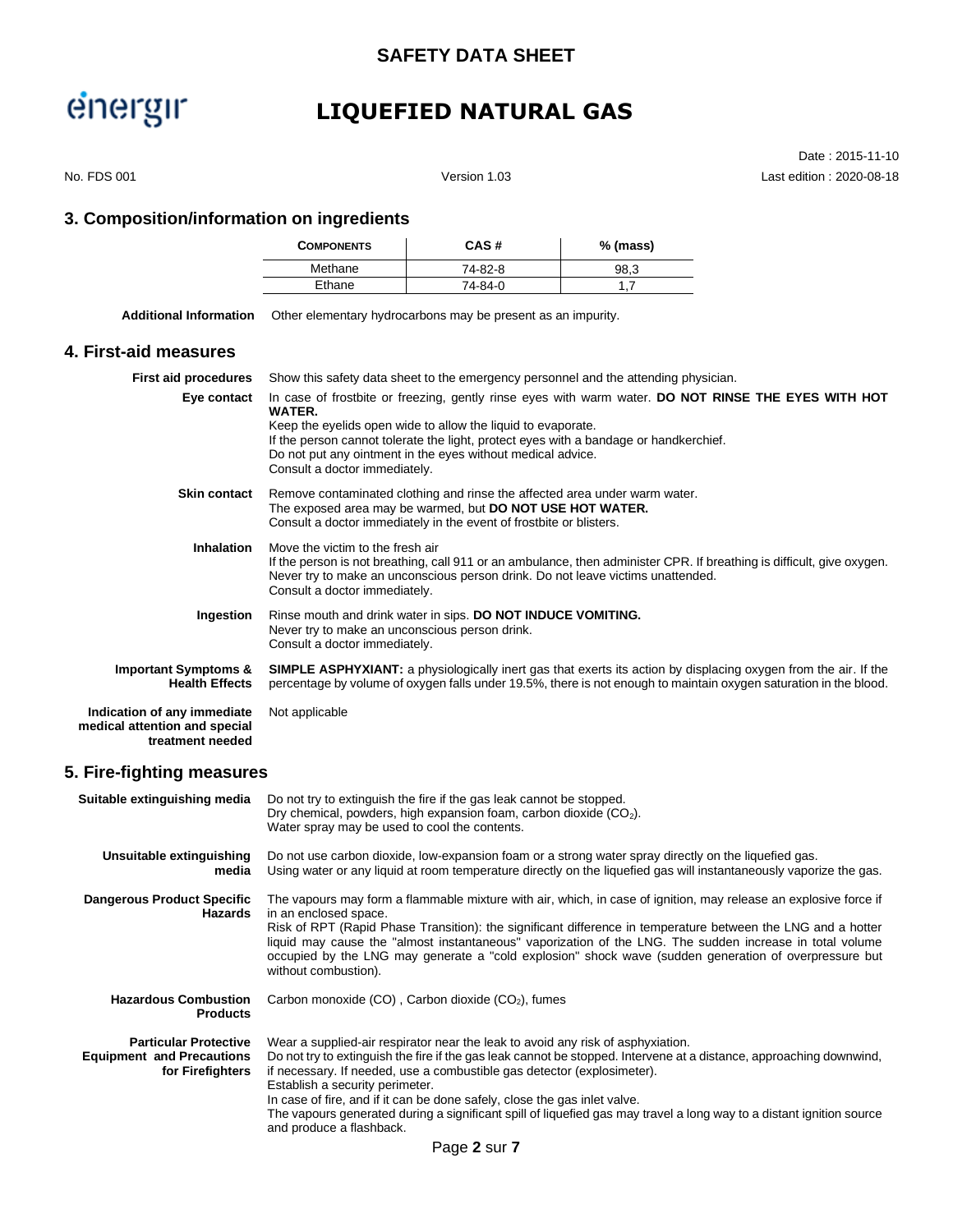## **LIQUEFIED NATURAL GAS**

|                                                                                                |                                                                                                                                                                                                                                                                                                                                                                                                                                                                                       | Date: 2015-11-10         |
|------------------------------------------------------------------------------------------------|---------------------------------------------------------------------------------------------------------------------------------------------------------------------------------------------------------------------------------------------------------------------------------------------------------------------------------------------------------------------------------------------------------------------------------------------------------------------------------------|--------------------------|
| No. FDS 001                                                                                    | Version 1.03                                                                                                                                                                                                                                                                                                                                                                                                                                                                          | Last edition: 2020-08-18 |
|                                                                                                | The spilled liquid may pool on the ground and flow toward lower points until the cloud temperature rise to more<br>than -100 $°C$ .<br>Cool the exposed containers with water spray. Help the gas cloud to disperse using a water spray.                                                                                                                                                                                                                                              |                          |
| 6. Accidental release measures                                                                 |                                                                                                                                                                                                                                                                                                                                                                                                                                                                                       |                          |
| <b>Personal Precautions,</b><br><b>Protective Equipment and</b><br><b>Emergency Procedures</b> | Activate the Emergency Measures Plan in case of a spill.<br>Evacuate non-essential personnel and establish a security perimeter.<br>Suppress or control all ignition sources.<br>Do not touch the spilled liquid.<br>Never respond alone to a significant incident.<br>Use only in well-ventilated areas. See also OSHA regulations regarding the handling of this product, including<br>standard 29 CFR 1910.110: Storage and handling of liquefied petroleum gases.                 |                          |
| <b>Environmental precautions</b>                                                               | Let the gas escape into the atmosphere.<br>Do not flush, or allow the LNG to flow, down the drain or into the sewer system. Check if combustible gas is present<br>in the sewers, underground structures and buildings<br>In case of a bottle leak, close the bottle and return it to the supplier.<br>In case of significant quantities, consult the regional office of the environmental authority that has jurisdiction.                                                           |                          |
| <b>Methods and materials for</b><br>containment and cleaning up                                | Check the condition and characteristics of the container.<br>Consider the meteorological conditions (wind speed and direction, temperature, humidity).<br>Stay upwind and, if possible, evaluate the direction taken by the product.<br>The vapour cloud may be white, but the color dissipates and there is always a risk of fire or explosion.<br>Use water spray to disperse vapours.<br>Isolate the area until the gas has dispersed.<br>Aerate and test the area before entering |                          |
| 7. Handling and storage                                                                        |                                                                                                                                                                                                                                                                                                                                                                                                                                                                                       |                          |
| <b>Secure Handling Precautions</b>                                                             | Use only in well ventilated zones. See also OSHA regulations for the manipulation of this product, including the 29<br>CFR 1910.110 standard: Storage and handling of liquefied petroleum gases.<br>Handling must conform to the LSST stipulations and its regulations, such as the RSST (in particular sections VII<br>and X), the RSSM and the CSTC.                                                                                                                                |                          |
| <b>Secure Storage Conditions</b>                                                               | Keep away from naked flames, sparks and excessive temperatures.<br>Store only in containers approved for liquid natural gas.<br>Storage must conform to the LSST stipulations and its regulations, such as the RSST (in particular sections VII and<br>X), the RSSM and the CSTC. According to the situation, the chapter Building of the Safety code and the CNPI can<br>also apply.                                                                                                 |                          |
| Incompatible materials                                                                         | This product is incompatible with these substances: air, oxygen, strong oxidizing agents, compounds of chlorine or<br>fluorine, and other halides.                                                                                                                                                                                                                                                                                                                                    |                          |
|                                                                                                |                                                                                                                                                                                                                                                                                                                                                                                                                                                                                       |                          |

#### **8. Exposure controls/personal protection**  $\mathbf{r}$

| Control parameters -<br>admissible ROHS value<br>(QC) | <b>NOM CHIMIQUE</b> | # CAS   | Type | Valeur | Remarque          |
|-------------------------------------------------------|---------------------|---------|------|--------|-------------------|
|                                                       | Methane             | 74-82-8 |      |        | Simple asphyxiant |
|                                                       | Ethane              | 74-84-0 |      |        | Simple asphyxiant |

**Other Information** None known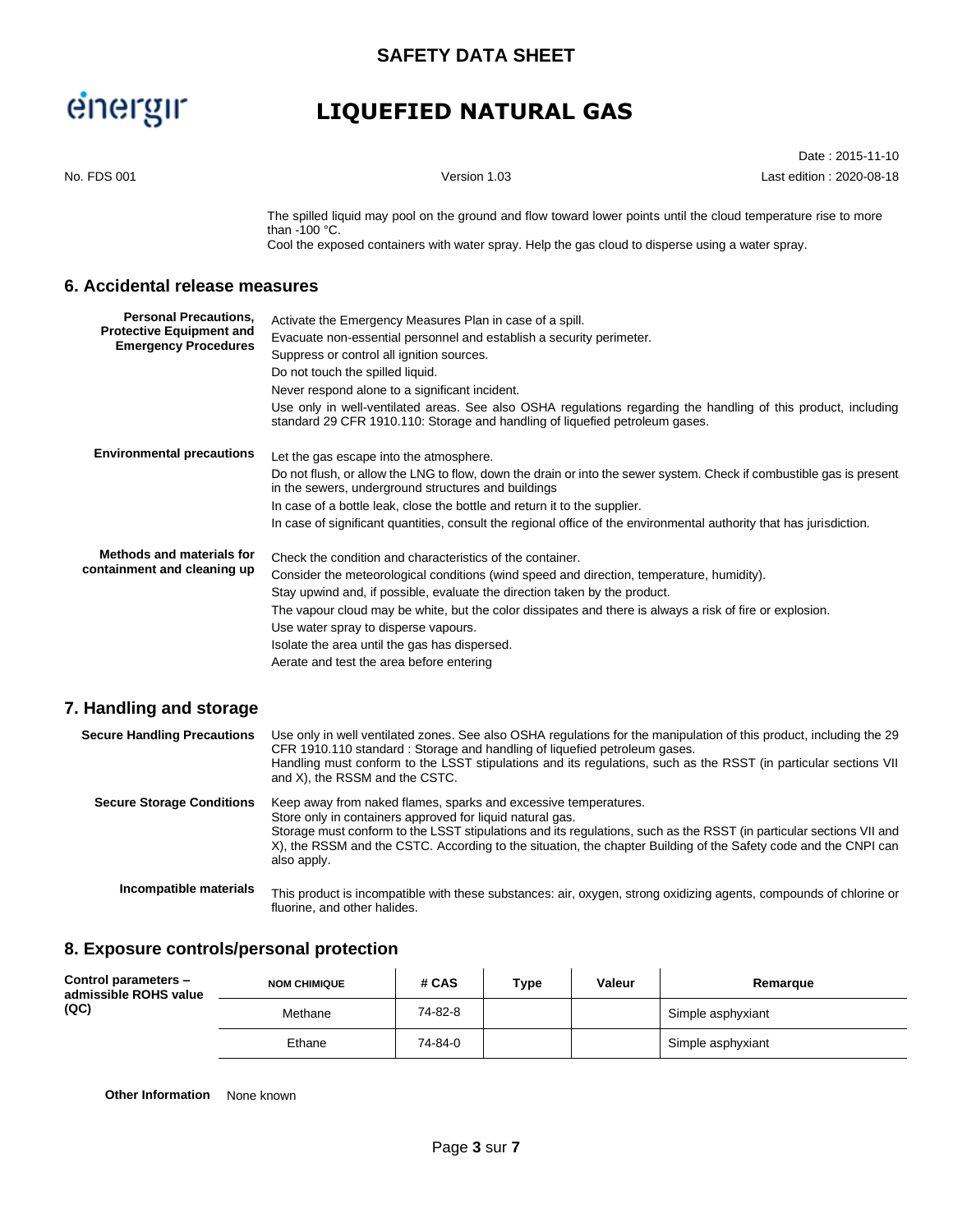## **LIQUEFIED NATURAL GAS**

Date : 2015-11-10 No. FDS 001 Version 1.03 Last edition : 2020-08-18

#### **Appropriate engineering controls** N.A.

#### **Personal protective equipment (PPE)**

| <b>Eye/face protection</b>  | Wear eve protection if there is a risk of refrigerated liquefied gas splatters. The choice of eve protection, goggles, face<br>shields, etc., depends on the nature of the work to be done and the risk of exposure                                                                                                                                                                                                                                                                                                                       |
|-----------------------------|-------------------------------------------------------------------------------------------------------------------------------------------------------------------------------------------------------------------------------------------------------------------------------------------------------------------------------------------------------------------------------------------------------------------------------------------------------------------------------------------------------------------------------------------|
| Skin and body<br>protection | In case of a risk of contact with refrigerated liquefied gas, wear a face shield and waterproof low-temperature-resistant<br>clothing (apron, cryogenic gloves). Flame-retardant clothing may also be worn, depending on the nature of the work and<br>the risk of fire.                                                                                                                                                                                                                                                                  |
| Respiratory<br>protection   | Wear a supplied-air respirator if the gas concentration in working areas is presenting any risk of asphyxiation.<br>Use a NIOSH / MSHA approved protector with positive air pressure, a respirator with adduction of air or an autonomous<br>respiratory system (ARS) in situations where the content in oxygen atmosphere is deficient or uncertain.<br>Attention: the limits of flammability should be considered during the evaluation of the necessity of exposing the staff to<br>concentrations requiring a respiratory protection. |

Refer to OSHA 29 CFR 1910.134, ANSI Z88.2-1992 or to NIOSH Respirator Decision Logic, the CSA Z94.4-93standard process to get more advice about the selection of a respiratory protection equipment.

### **9. Physical and chemical properties**

| Appearance (form, color)                | Liquefied gas (cryogenic fluid)<br>Clear liquid<br>Cold vapour; white cloud | Vapor pressure                                    | 110 KPa          |
|-----------------------------------------|-----------------------------------------------------------------------------|---------------------------------------------------|------------------|
| Odor                                    | Odourless (or very faint odour)                                             | Vapor density $(air = 1)$                         | 0,555            |
| Odor threshold                          | None                                                                        | Density (water=1)                                 | 0.4415 à -162 °C |
| рH                                      | N.A.                                                                        | Solubility (in water)                             | soluble          |
| Melting / freezing point                | $-182.47^{\circ}$ C                                                         | <b>Partition coefficient</b><br>(n-octanol/water) | 0.0812           |
| Initial boiling point and boiling range | $-161.5$ °C (1 atm)                                                         | Auto-ignition                                     | 580 $°C$         |
| <b>Flash point</b>                      | $-136$ °C (methane)                                                         | <b>Decomposition temperature</b>                  | N.A.             |
| Evaporation Rate (ether $= 1$ )         | N.A.                                                                        | <b>Viscosity</b>                                  | N.A.             |
| Flammability (solid, gas)               | N.A.                                                                        | <b>Specific gravity</b>                           | N.A.             |
| Upper / lower flammability or explosive | Upper: 15,4% à 25 °C<br>Lower: 5,0% à 25 °C                                 |                                                   |                  |

### **10. Chemical Stability and Reactivity Information**

| <b>Reactivity</b>                   | Keep away from sources of ignition and heat, high temperatures, open flames, sparks, welding, static electricity and<br>other ignition sources. Do not smoke. |
|-------------------------------------|---------------------------------------------------------------------------------------------------------------------------------------------------------------|
| <b>Chemical stability</b>           | Stable under normal conditions of use, storage, and transportation.                                                                                           |
| Hazardous polymerization            | Hazardous polymerization does not occur.                                                                                                                      |
| <b>Conditions to avoid</b>          | Gaseous methane, within the flammable or explosive limits, can easily ignite if subject to a sufficiently high-energy<br>electrostatic discharge.             |
| Incompatible materials              | May burn or explode in a confined space when mixed with strong oxidizing agents (peroxide, chlorine, chlorine dioxide,<br>liquid oxygen)                      |
| Dangerous decomposition<br>products | $CO$ , $CO2$ , fumes (combustion)                                                                                                                             |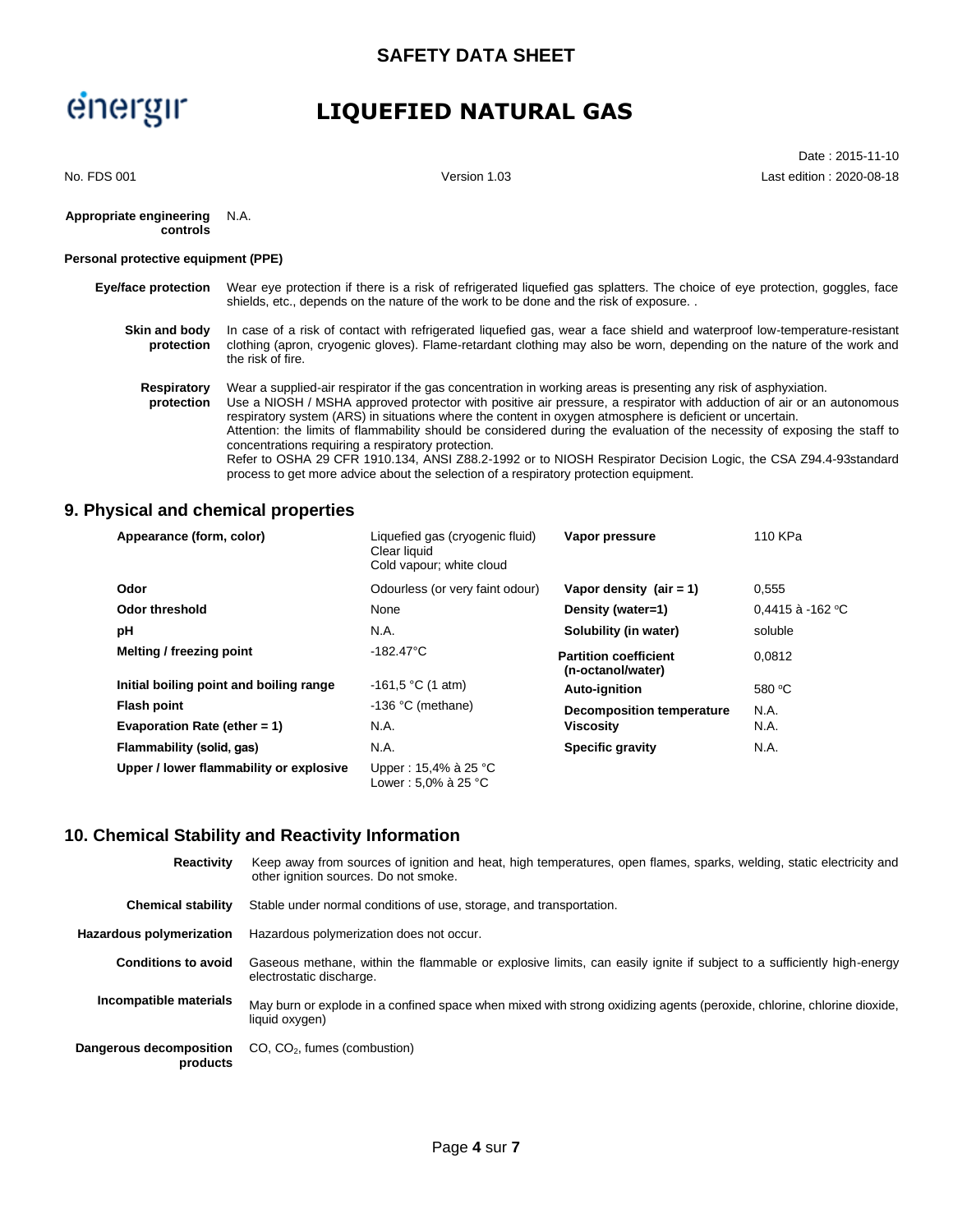### **LIQUEFIED NATURAL GAS**

Date : 2015-11-10 No. FDS 001 Version 1.03 Last edition : 2020-08-18

### **11. Toxicological Information**

**Information on the likely routes of exposure** Inhalation and skin contact. Physiologically inert. Ingestion is not likely to happen during normal industrial use.

#### **Health effects associated with ingredients**

#### **Inhalation/Skin/Eyes**

Tissue damage caused by frostbite on contact with liquefied gas. The vapours are not irritants. However, direct contact of the eyes, skin or mucous membranes with the cold vapours or liquid gas may cause frostbite, burns and permanent ocular and skin lesions.

The signs of frostbite are a change in the colour of the skin to grey or white, followed later by blisters. The skin may become inflamed and painful

The vapours have a narcotic effect. Because of the very rapid rate of evaporation, all the air may be displaced, leading to a risk of asphyxiation

Methane is a simple asphyxiant. Exposure to very high concentrations of methane may induce asphyxiation since it displaces the oxygen in the air.

The principal symptoms associated with asphyxiation are rapid pulse and respiration, headaches, dizziness, visual problems, mental confusion, impaired coordination, mood changes, muscular weakness, trembling, cyanosis, narcosis, numbness of the extremities, unconsciousness leading to a lesion in the central nervous system that may result in death by anoxia

The effects of asphyxiation may be felt more rapidly during physical effort since oxygen consumption is increased.

Even though considered non-toxic by inhalation, exposure to high concentrations of LNG may cause a depression of the nervous system (rapid respiration, dizziness, somnolence, headaches—symptoms similar to those of drug use), but without any long-term effects.

People with pre-existing heart, lung and/or blood conditions may have an increased sensitivity to symptoms of asphyxiation.

#### **Acute Toxicology Data**

| 35 355 ppm<br>74-82-8<br>N.A.<br>Methane<br>4 hours (mouse)<br>N.A.<br>Ethane<br>74-84-0 | -- | <b>COMPONENTS</b> | CAS | $LD_{50}$ | $LC_{50}$ |
|------------------------------------------------------------------------------------------|----|-------------------|-----|-----------|-----------|
|                                                                                          |    |                   |     |           |           |
|                                                                                          |    |                   |     |           | N.A.      |

**Skin Corrosion/Irritation** This product is not irritating, but may cause frostbite on contact with liquefied gas.

**Eye Corrosion/Irritation** Tissue damage caused by frostbite on contact with liquefied gas. The vapours are not irritants. However, direct contact of the eyes, skin or mucous membranes with the cold vapours or liquid gas may cause frostbite, burns and permanent ocular and skin lesions.

**Skin/Respiratory Sensitization** No data concerning the respiratory or skin sensitization was found in the consulted documentary sources.

**Specific target organ** No data concerning the effect on the target organs was found in the consulted documentary sources.

**Carcinogenicity** No data concerning the carcinogenic effect was found in the consulted documentary sources (OSHA, ACGIH).

**Reproductive Effects** No data concerning the reproductive effect was found in the consulted documentary sources.

**Germ Cells Mutagenicity** No data concerning the in vivo or in vitro mutagenic effect on germ cells from mammals was found in the consulted documentary sources.

#### **12. Ecological Information**

**toxicity**

| <b>Aquatic Ecotoxicity</b> | Components | CAS     | ∪∟50 |
|----------------------------|------------|---------|------|
|                            | Methane    | 74-82-8 | N.A. |
|                            | Ethane     | 74-84-0 | N.A. |
|                            |            |         |      |

Page **5** sur **7**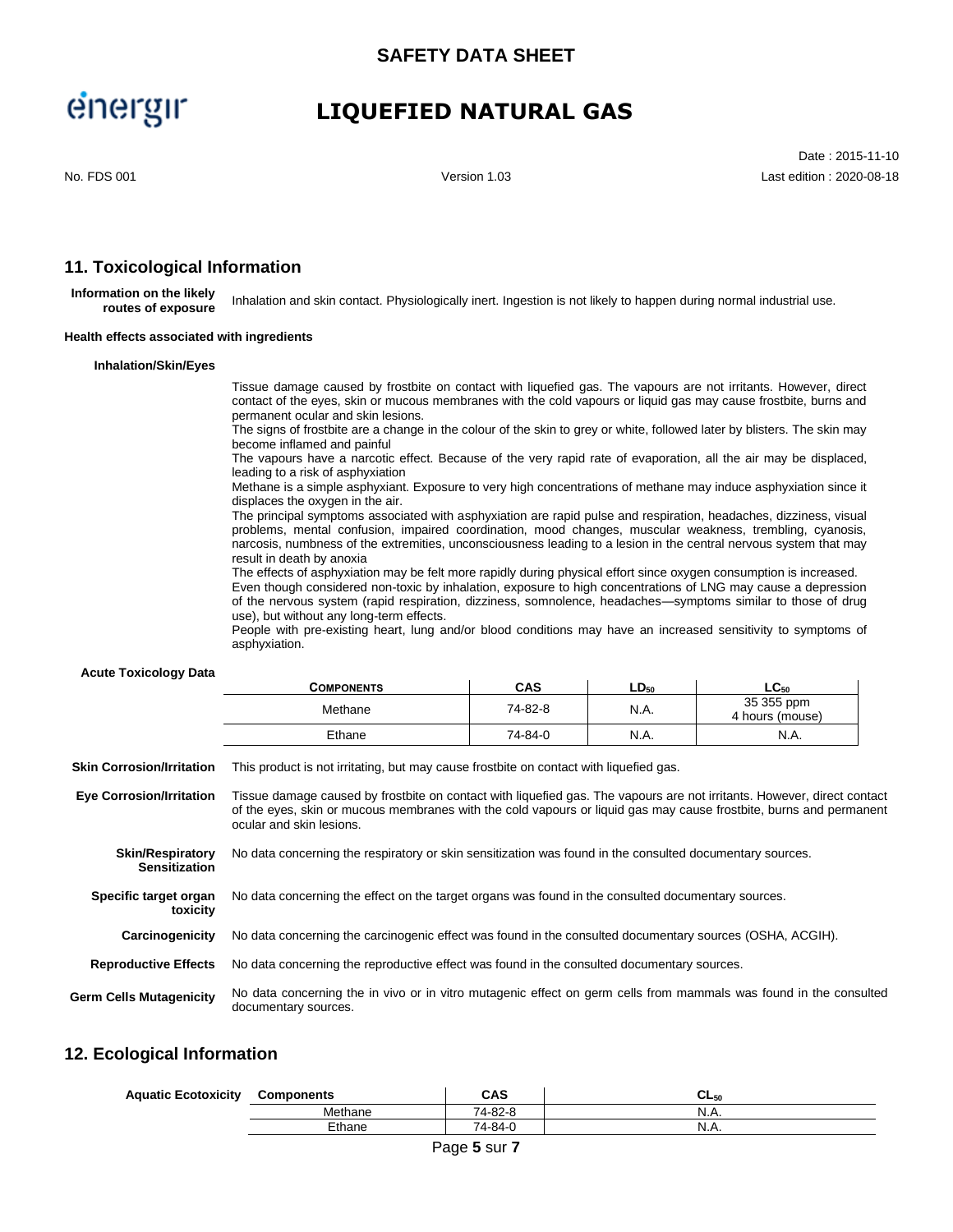## **LIQUEFIED NATURAL GAS**

| No. FDS 001                                              | Version 1.03                                                                                      | Date: 2015-11-10<br>Last edition: 2020-08-18 |
|----------------------------------------------------------|---------------------------------------------------------------------------------------------------|----------------------------------------------|
| <b>Land Ecotoxicity</b><br>Persistence and degradability | This material is not harmful to environment.<br>The product is not persistent in the environment. |                                              |
| <b>Bioaccumulation potential</b>                         | The product is not bioaccumulating.                                                               |                                              |
| Mobility in soil                                         | Not considered mobile.                                                                            |                                              |
| Other adverse effects                                    | No data available                                                                                 |                                              |

### **13. Disposal considerations**

**Disposal instructions** Let the gas escape into the atmosphere. In case of a bottle leak, close the bottle and return it to the supplier.

### **14. Transportation Information**

| <b>UN Identification</b><br>Proper shipping name<br><b>Class</b> | UN 1972<br>NATURAL GAS, REFRIGERATED LIQUID (with high methane content)<br>21 |
|------------------------------------------------------------------|-------------------------------------------------------------------------------|
| Packing group                                                    | N.A.                                                                          |
| <b>Environmental Hazards</b>                                     | This material is not harmful to aquatic life or environment.                  |
| <b>Additional description &amp;</b><br>information               | N.A.                                                                          |

### **15. Regulatory Information**

| <b>Applicable Regulations</b> | Product classification and SDS have been elaborated in accordance to DGR.<br>This product has been classified according to the criteria of the DGR and the SDS contains all the information |  |
|-------------------------------|---------------------------------------------------------------------------------------------------------------------------------------------------------------------------------------------|--|
|                               |                                                                                                                                                                                             |  |
|                               | required by the DGR.                                                                                                                                                                        |  |
|                               | Act respecting Occupational Health and Safety (AOHS) (CQLR, c. S-2.1)                                                                                                                       |  |
|                               | Regulation respecting Occupational Health and Safety (c. S-2.1, r. 19.01)                                                                                                                   |  |
|                               | The product is controlled according to WHMIS 2015.                                                                                                                                          |  |
|                               | In Canada, all ingredients are part of the Domestic Substances List (DSL)                                                                                                                   |  |

### **16. Other information**

| <b>Envirospec for Energir</b>                                                                                                                  |  |
|------------------------------------------------------------------------------------------------------------------------------------------------|--|
| www.envirospec.qc.ca<br>First edition 2015-11-10 (French)                                                                                      |  |
| Active                                                                                                                                         |  |
| The information in this data sheet was written based on the best knowledge and the best experience currently available.                        |  |
| <b>ACGIH.</b> Guide to Occupational Exposure Values 2012, Compiled by the American Conference of Governmental<br>Industrial Hygienists (ACGIH) |  |
| <b>CANUTEC</b>                                                                                                                                 |  |
| <b>CSST</b> . Service du répertoire toxicologique.                                                                                             |  |
| GOUVERNEMENT DU QUÉBEC. Règlement sur la santé et la sécurité du travail (c.S-2.1, r.19.01) Update August<br>1 <sup>st</sup> 2015              |  |
| <b>ROBERT R.</b> Lauwerys (2003). Toxicologie industrielle et intoxications professionnelles. 5 <sup>e</sup> édition. Masson, 1252 pp.         |  |
| <b>Transport Canada, Reglement sur le transport des marchandises dangereuses (RTMD)</b>                                                        |  |
|                                                                                                                                                |  |